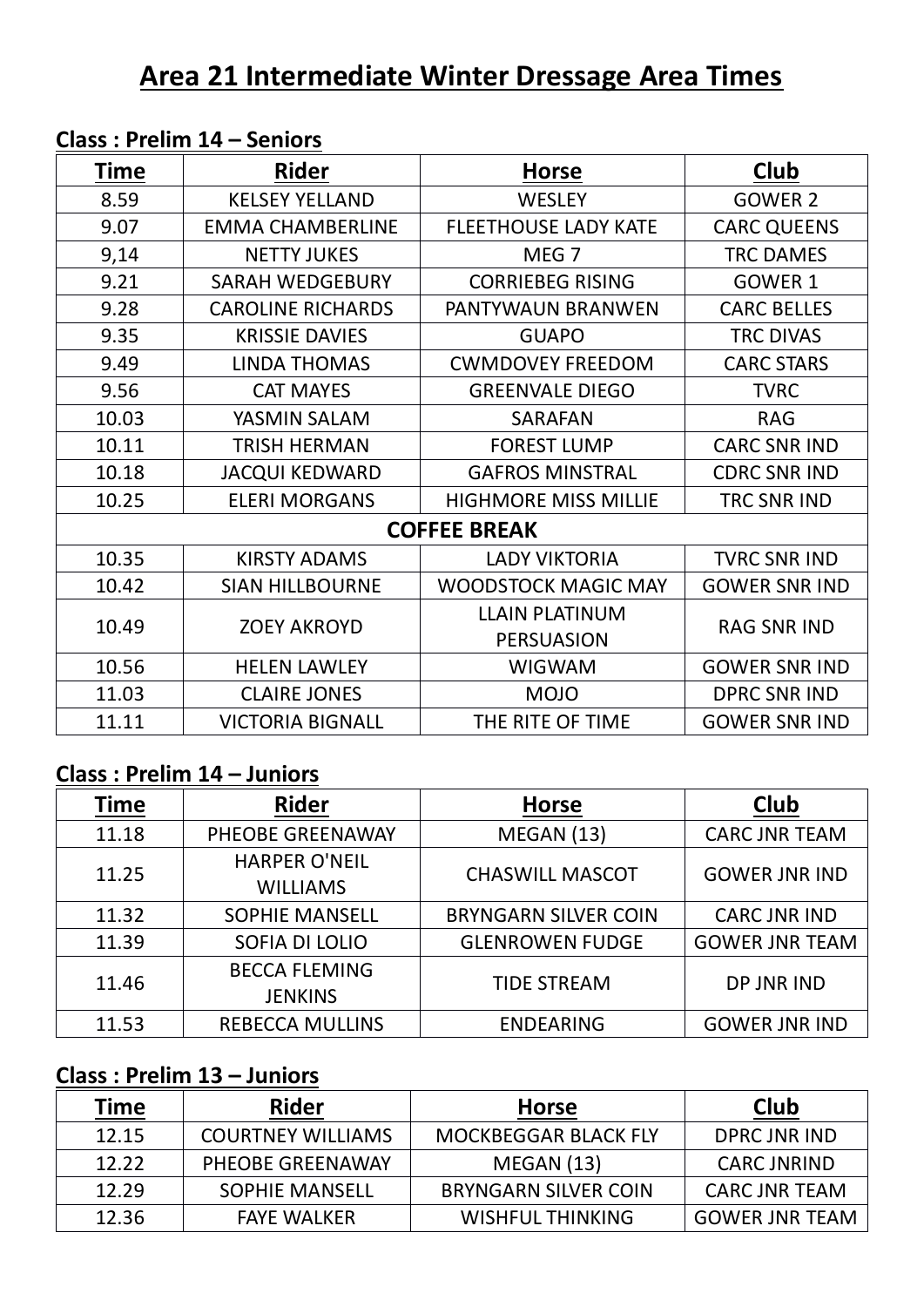# **Class : Novice 27 – Seniors**

| Time  | <b>Rider</b>              | <b>Horse</b>                | Club               |
|-------|---------------------------|-----------------------------|--------------------|
| 12.49 | <b>VICTORIA BIGNALL</b>   | THE RITE OF TIME            | <b>GOWER 2</b>     |
| 12.57 | <b>KATH GRAVELL</b>       | <b>MAJESTIC FOOTPRINTS</b>  | <b>CARC QUEENS</b> |
| 13.04 | <b>ELERI MORGANS</b>      | <b>HIGHMORE MISS MILLIE</b> | <b>TRC DAMES</b>   |
| 13.11 | <b>HARRIET HOLYOAK</b>    | <b>SEDRUM</b>               | GOWER 1            |
| 13.18 | <b>SOPHIE JONES</b>       | <b>CRAIGS WELSH DRAGON</b>  | <b>CARC BELLES</b> |
| 13.25 | <b>LEANNE BEST</b>        | <b>RUBARTO</b>              | <b>TRC DIVAS</b>   |
| 13.32 | <b>AMY WILDE</b>          | <b>SPOTTED WARRIOR</b>      | <b>CARC STARS</b>  |
| 13.39 | <b>LARA GRIFFITHS</b>     | <b>BLACKTHORN BEAUTY</b>    | <b>TVRC</b>        |
| 13.46 | <b>KATHERINE HARRISON</b> | <b>PSYMPLY DIVINE</b>       | <b>RAG</b>         |

#### **Class : Novice 27 – Juniors**

| Time  | Rider                  | <b>Horse</b>        | Club                  |
|-------|------------------------|---------------------|-----------------------|
| 13.53 | <b>SEREN FORD</b>      | <b>JIMMY HIGH</b>   | <b>CARC JNR TEAM</b>  |
| 13.59 | <b>REBECCA MULLINS</b> | YARLBANK MOONDUST   | <b>GOWER JNR TEAM</b> |
| 14.06 | LATISHA COLES          | SINGING ULTRA FLASH | <b>CARC JNR IND</b>   |

## **Class : Novice 34 - Seniors**

| <b>Time</b> | <b>Rider</b>          | <b>Horse</b>                               | Club                           |
|-------------|-----------------------|--------------------------------------------|--------------------------------|
| 14.15       | <b>TERESA JONES</b>   | <b>ROSEGOLD</b>                            | <b>GOWER 2</b>                 |
| 14.22       | <b>AMANDA DANIELS</b> | <b>GANDHI STAR</b>                         | <b>CARC QUEENS</b>             |
| 14.29       | <b>WENDY ROBERTS</b>  | <b>MISS MAY</b>                            | <b>TRC DAMES</b>               |
| 14.36       | <b>LUCY CLEAVER</b>   | <b>TEALSON VALENTINO</b>                   | GOWER 1                        |
| 14.43       | <b>BRIONY CUTLER</b>  | <b>HEBOG AMY</b>                           | <b>CARC BELLS</b>              |
| 14.51       | <b>HANNAH WARREN</b>  | PENSTRUMBLY MARY<br><b>POPPINS</b>         | <b>TRC DIVAS</b>               |
| 14.58       | <b>TRISH HEARN</b>    | <b>EARTH TREMOR</b>                        | <b>CARC STARS</b>              |
| 15.05       | <b>KIRSTY ADAMS</b>   | <b>LADY VIKTORIA</b>                       | <b>TVRC</b>                    |
| 15.12       | <b>ZOEY AKROYD</b>    | <b>LLAIN PLATINUM</b><br><b>PERSUASION</b> | <b>RAG</b>                     |
| 15.19       | LATISHA COLES         | SINGING ULTRA FLASH                        | <b>CARC JNR</b><br><b>TEAM</b> |
| 15.26       | <b>SEREN FORD</b>     | <b>JIMMY HIGH</b>                          | <b>CARC JNR IND</b>            |
| 15.33       | <b>ANNA JAMES</b>     | <b>ROXII</b>                               | <b>DPRC SNR IND</b>            |
| 15.41       | <b>LOUISE HARRIS</b>  | <b>GENAL NALA</b>                          | TRC SNR IND                    |
| 15.48       | <b>CHER GILL</b>      | <b>CRYSTAL FLAME</b>                       | <b>RAG SNR IND</b>             |
| 15.55       | <b>LARA GRIFFITHS</b> | <b>BLACKTHORN BEAUTY</b>                   | <b>TVRC SNR IND</b>            |